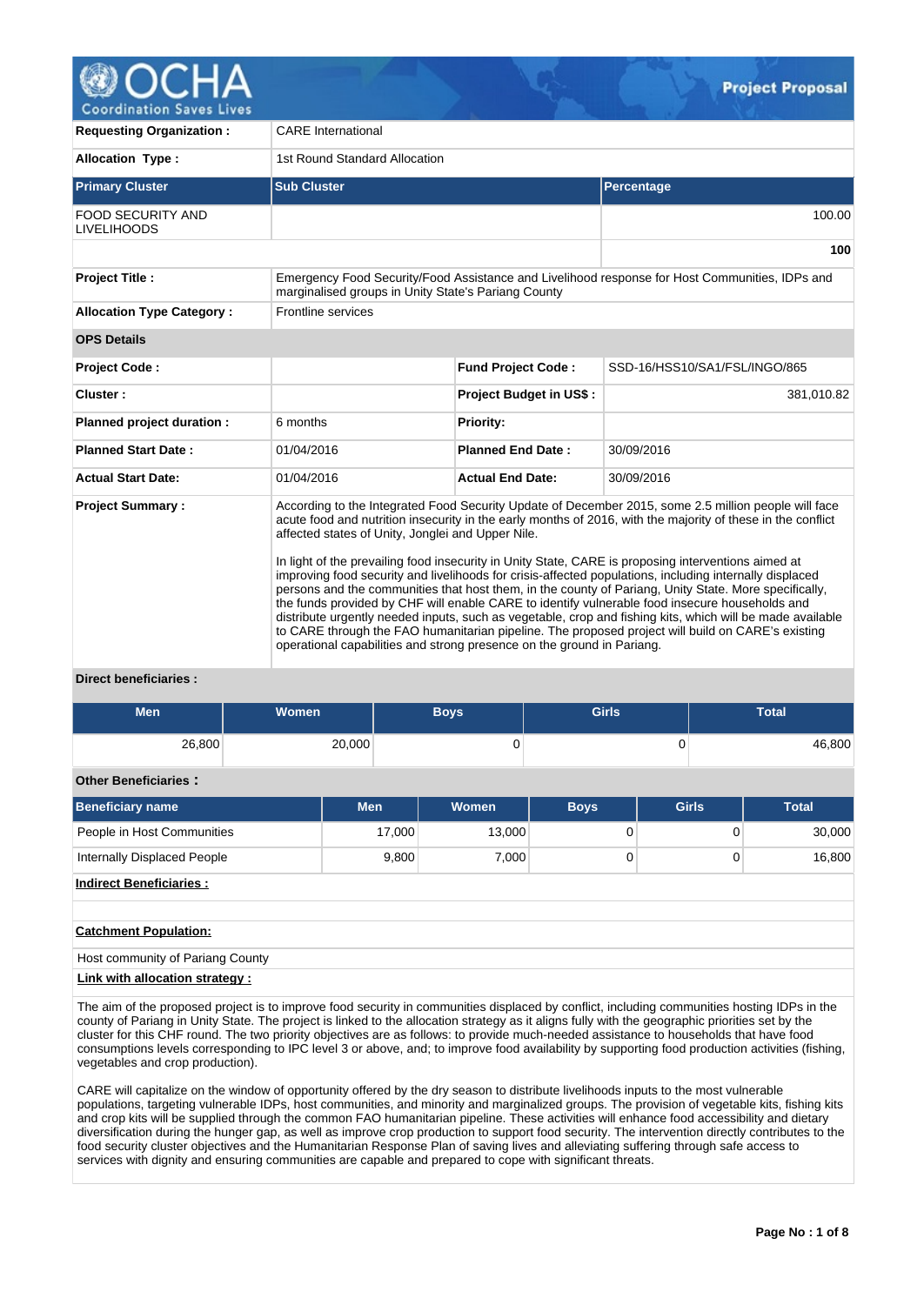| <b>Sub-Grants to Implementing Partners:</b>           |                                            |                            |  |  |                             |  |  |  |  |  |
|-------------------------------------------------------|--------------------------------------------|----------------------------|--|--|-----------------------------|--|--|--|--|--|
| <b>Partner Name</b>                                   |                                            | <b>Partner Type</b>        |  |  | <b>Budget in US\$</b>       |  |  |  |  |  |
|                                                       |                                            |                            |  |  |                             |  |  |  |  |  |
| Other funding secured for the same project (to date): |                                            |                            |  |  |                             |  |  |  |  |  |
|                                                       | <b>Other Funding Source</b>                |                            |  |  | <b>Other Funding Amount</b> |  |  |  |  |  |
|                                                       |                                            |                            |  |  |                             |  |  |  |  |  |
| Organization focal point:                             |                                            |                            |  |  |                             |  |  |  |  |  |
| <b>Name</b>                                           | <b>Title</b>                               | <b>Email</b>               |  |  | Phone                       |  |  |  |  |  |
|                                                       |                                            |                            |  |  |                             |  |  |  |  |  |
| Jeannie Zielinski                                     | <b>Regional Deputy Director</b>            | jeannie.zielinski@care.org |  |  | +211959101506               |  |  |  |  |  |
| <b>Fredrick McCray</b>                                | <b>Country Director</b>                    | fredrick.mccray@care.org   |  |  | +211956021580               |  |  |  |  |  |
| Damian Akotha                                         | <b>Grants and Contracts</b><br>Coordinator | dimian.akotha@care.org     |  |  | +211954990524               |  |  |  |  |  |

## **BACKGROUND**

## **1. Humanitarian context analysis**

Since the outbreak of the conflict in December 2013, millions of people in South Sudan remain engulfed in a protracted humanitarian crisis. Though the security situation in much of the country has since stabilized, conflict has persisted in three states – Unity, Jonglei and Upper Nile. The high level of displacement and disruptions of livelihoods is a major contributing factor to continuing high levels of food and nutrition insecurity in the region. Unity State, where CARE proposes to implement this project, faces the most acute levels of food insecurity and malnutrition.

According to Integrated Food Security Phase classification analysis report released in December 2015, the county of Pariang in Unity was classified at critical level (Phase 3). The projection of severity for the first quarter in 2016 shows that Pariang will remain at, or deteriorate to, Phase 4, leaving the majority of the population in need of emergency livelihoods assistance. Additionally, results of a survey undertaken by CARE in Pariang during the pre-harvest period in April and May 2015 shows high malnutrition rates with GAM rates of 23.4% [19.1-28.3 95% C.I].

The intervention will target most vulnerable households on the basis of livelihood categories that include agriculturalist, agro-pastoralist, reverine, pastoralist and agro-pastoralist/fishing communities.

## **2. Needs assessment**

The Integrated Phase Classification (IPC) results published in September 2015 estimated 3.9 million people classified as severely food and nutrition insecure (phase 3 and 4), with an 80% increase in the number of food insecure people compared to the same period in September 2014, making the delivery of humanitarian assistance vital to avert further deterioration of the food insecurity and malnutrition situation. Pariang County is classified as Phase 3 (critical), emergency livelihood interventions are needed in order to save lives. Communities in Pariang County are currently facing food deficits as they were unable to plant due to disruptions to agricultural activities related to insecurity and displacement, and poor rainfall distribution (Fewsnet , Dec, 2015). The nutrition situation currently remain critical with GAM rates above the emergency threshold (GAM>15%). According to the Food Security Outlook report from October 2015 to March 2016, food insecurity is expected to deteriorate significantly from January through to March 2016, especially in the GUN, of which Unity State is part. This alarming outlook was also confirmed in the IPC update released in December 2015.

With each depletion of the limited harvest, continued lack of access to markets and lack of access to typical food and income sources, more and more people will continue to face food insecurity. The food insecurity in CARE's priority state of intervention (Unity State) demonstrates a strong need for life saving food and livelihood support through appropriate strategies that include the provision of livelihood inputs (crop, vegetables and fishing kits). While intervening through life saving activities, there is also a need to engage communities in the identification of activities that protect and build critically needed livelihood assets.

## **3. Description Of Beneficiaries**

A total of 46,800 direct beneficiaries will be targeted through this project. This will include 20,000 women and 26,800 men from both the host communities and IDPs. Boys and girls and other household members (who are not direct recipients of inputs) will be indirect beneficiaries of the interventions, as food availability and livelihoods of the household will be enhanced.

## **4. Grant Request Justification**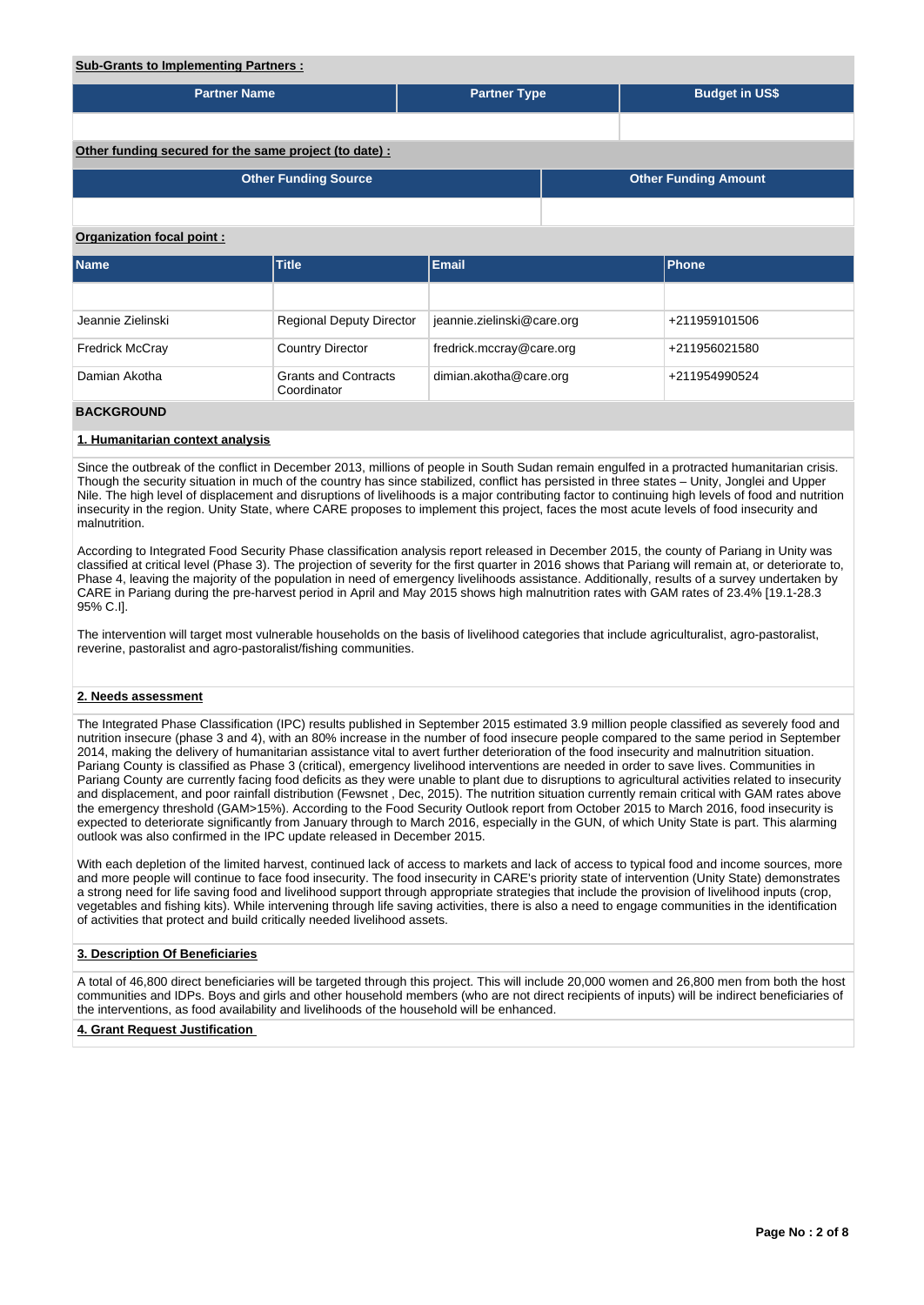To meet the needs of persons affected by food insecurity, CARE is requesting funds from CHF and livelihoods inputs from FAO to provide emergency livelihood support to vulnerable populations in Pariang County, Unity State. The interventions will target vulnerable groups, including IDPs, host communities and returnees. The proposed project will build on CARE's existing operational capacities, strong presence on the ground, and existing projects and programs in nutrition and health.

The widespread internal displacement, insecurity and rising food prices have resulted in increased food insecurity in conflict-affected Unity State and food security and livelihood interventions will help meet the needs of the most vulnerable men, women, boys and girls in Pariang County. According to the Integrated Food Security Phase classification analysis report released in September 2015, Pariang County remains at Critical Level (Phase 3). An update of the IPC in Dec 2015 showed the County remains at critical Phase 3. Similarly, from data produced by nutrition centers managed by CARE, the number of malnourished children remains high (albeit stable) and the numbers in January to June are expected to rise significantly as we approach the lean season and planting season. As indicated earlier, results from surveys undertaken by CARE in Pariang during the pre-harvest period in April and May 2015 showed high malnutrition rates with GAM rates of 23.4% [19.1-28.3 95% C.I] in Pariang, also, an indicator of high food insecurity.

The CHF funding will enable CARE to continue partnering with FAO – relying on FAO for in-kind inputs -- to meet the critical food security needs of these vulnerable populations.

## **5. Complementarity**

CARE has both health and nutrition projects ongoing in Pariang, and through CARE's integrated programming approach, the three sectoral interventions will complement and draw synergy from each for greater outcomes/impact. At the donor level, drawing livelihoods inputs from FAO's common pipeline and receiving funding from CHF to implement the livelihoods project, is both complimentary and cost effective with increased efficiencies in programming. CARE is also submitting a proposal to DFID on building resilience aimed at helping vulnerable people prepare for, withstand and recover from shocks, which is also targets Pariang County and the CHF funded intervention will be foundational to resilience building and complimentary to the DFID project if funded.

## **LOGICAL FRAMEWORK**

## **Overall project objective**

To protect livelihoods of vulnerable communities and enhance their food security.

| <b>FOOD SECURITY AND LIVELIHOODS</b>                                                                                                                   |                                                                                                                   |                                 |  |  |  |  |  |  |  |  |
|--------------------------------------------------------------------------------------------------------------------------------------------------------|-------------------------------------------------------------------------------------------------------------------|---------------------------------|--|--|--|--|--|--|--|--|
| <b>Cluster objectives</b>                                                                                                                              | Strategic Response Plan (SRP) objectives                                                                          | <b>Percentage of activities</b> |  |  |  |  |  |  |  |  |
| CO1: Ensure continued and regular access<br>to food for the most vulnerable population                                                                 | HRP 2016 SO1: Save lives and alleviate<br>suffering through safe access to services and<br>resources with dignity | 70                              |  |  |  |  |  |  |  |  |
| CO2: Protect livelihoods and promote<br>livelihoods based coping capacities of the<br>most vulnerable population at risk of hunger<br>and malnutrition | HRP 2016 SO2: Ensure communities are<br>protected, capable and prepared to cope with<br>significant threats       | 30                              |  |  |  |  |  |  |  |  |

**Contribution to Cluster/Sector Objectives :** The project will contribute to the cluster objective as it targets the most vulnerable communities in the geographic priorities set by the cluster for this CHF round (Unity State). The intervention directly contributes to the food security cluster objectives and the Humanitarian Response Plan of saving lives and alleviating suffering through safe access to services with dignity and ensuring communities are capable and prepared to cope with significant threats

## **Outcome 1**

Livelihoods of vulnerable households, farmers and fishers are protected and their food security enhanced

## **Output 1.1**

## **Description**

Delivery of emergency food security and livelihoods inputs to registered beneficiaries

#### **Assumptions & Risks**

Timely availability and pre-positioning of core pipeline supplies; Humanitarian access is not restricted; Humanitarian principles are respected; Government restrictions on NGO international staff do not inhibit service provision; Other donors coordinate and provide adequate funding to the CAP and the CHF; Humanitarian actors have access to funding.

#### **Activities**

## **Activity 1.1.1**

Community Awareness campaigns and beneficiary identification/registration for livelihoods inputs (crop, vegetable and fishing kits).

## **Activity 1.1.2**

Distribution of crop seeds, tools to identified beneficiaries

## **Activity 1.1.3**

Distribution of vegetable seeds to identified beneficiaries

## **Indicators**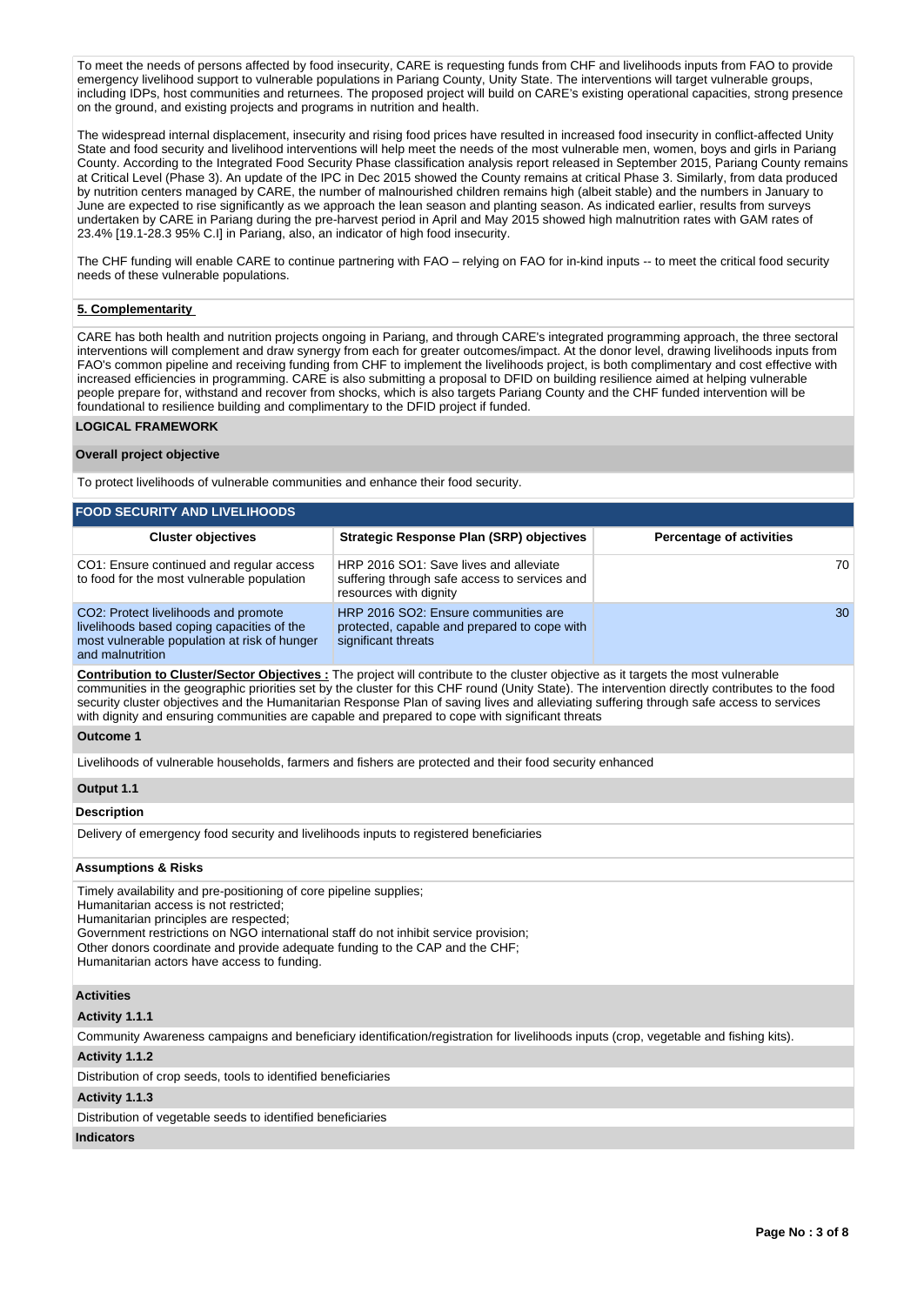|                                |                                                                                                                       |                                                                                                          | <b>End cycle beneficiaries</b> |              |  |                   | <b>End</b><br>cycle |  |  |  |  |
|--------------------------------|-----------------------------------------------------------------------------------------------------------------------|----------------------------------------------------------------------------------------------------------|--------------------------------|--------------|--|-------------------|---------------------|--|--|--|--|
| Code                           | <b>Cluster</b>                                                                                                        | <b>Indicator</b>                                                                                         | <b>Men</b>                     | <b>Women</b> |  | <b>Boys</b> Girls | <b>Target</b>       |  |  |  |  |
| Indicator 1.1.1                | <b>FOOD SECURITY AND</b><br><b>LIVELIHOODS</b>                                                                        | Frontline # of households receiving agricultural<br>tools/kits                                           |                                |              |  |                   | 46,800              |  |  |  |  |
|                                |                                                                                                                       | <b>Means of Verification</b> : Project reports, distribution lists, post distribution monitoring reports |                                |              |  |                   |                     |  |  |  |  |
| Indicator $1.1.2$              | <b>FOOD SECURITY AND</b><br><b>LIVELIHOODS</b>                                                                        | Frontline # of households provided with crops<br>seeds                                                   |                                |              |  |                   | 26,800              |  |  |  |  |
|                                | <b>Means of Verification:</b> Project reports, distribution lists                                                     |                                                                                                          |                                |              |  |                   |                     |  |  |  |  |
|                                | Indicator 1.1.3 FOOD SECURITY AND<br>Frontline # of households provided with vegetable<br><b>LIVELIHOODS</b><br>seeds |                                                                                                          |                                |              |  |                   |                     |  |  |  |  |
|                                | <b>Means of Verification:</b> Narrative Reports, Distribution Lists                                                   |                                                                                                          |                                |              |  |                   |                     |  |  |  |  |
| <b>Outcome 2</b>               |                                                                                                                       |                                                                                                          |                                |              |  |                   |                     |  |  |  |  |
|                                |                                                                                                                       | Reduced vulnerability, improved capacities and built resilience of vulnerable communities                |                                |              |  |                   |                     |  |  |  |  |
| Output 2.1                     |                                                                                                                       |                                                                                                          |                                |              |  |                   |                     |  |  |  |  |
| <b>Description</b>             |                                                                                                                       |                                                                                                          |                                |              |  |                   |                     |  |  |  |  |
|                                |                                                                                                                       | Vulnerable communities' skills/capacities improved through training/ participation                       |                                |              |  |                   |                     |  |  |  |  |
| <b>Assumptions &amp; Risks</b> |                                                                                                                       |                                                                                                          |                                |              |  |                   |                     |  |  |  |  |
|                                | Access to communities and free participation to training sessions                                                     |                                                                                                          |                                |              |  |                   |                     |  |  |  |  |
| <b>Activities</b>              |                                                                                                                       |                                                                                                          |                                |              |  |                   |                     |  |  |  |  |
| Activity 2.1.1                 |                                                                                                                       |                                                                                                          |                                |              |  |                   |                     |  |  |  |  |
|                                | Training sessions at community level                                                                                  |                                                                                                          |                                |              |  |                   |                     |  |  |  |  |
| Activity 2.1.2                 |                                                                                                                       |                                                                                                          |                                |              |  |                   |                     |  |  |  |  |

Awareness creation on availability of farm tools and inputs provided by the project

## **Indicators**

|                                               |                                         |                                                                           | End cycle beneficiaries |                      |  |  | End<br>cycle  |  |  |  |
|-----------------------------------------------|-----------------------------------------|---------------------------------------------------------------------------|-------------------------|----------------------|--|--|---------------|--|--|--|
| Code                                          | <b>Cluster</b>                          | Indicator                                                                 | <b>Men</b>              | Women   Boys   Girls |  |  | <b>Target</b> |  |  |  |
| Indicator 2.1.1                               | FOOD SECURITY AND<br><b>LIVELIHOODS</b> | Frontline # of disaster affected people having<br>improved access to food | 26.80                   | 20,000               |  |  | 46.800        |  |  |  |
| <b>Means of Verification:</b> Project reports |                                         |                                                                           |                         |                      |  |  |               |  |  |  |
|                                               | <b>Additional Targets:</b>              |                                                                           |                         |                      |  |  |               |  |  |  |

## **M & R**

## **Monitoring & Reporting plan**

A monitoring and reporting plan will be developed to track and report on outputs during livelihood input distributions. Outputs/data will be disaggregated by gender and captured on narrative reports as per donor templates and reporting requirements. At the field level, the Project Manager and the M&E Officer will lead the monitoring and reporting of outputs and share reports with the FSL Focal Point in Juba for review and submission to donor as per reporting timelines. To increase accountability to beneficiaries in line with the core humanitarian standards, the project team will set up a beneficiary feedback mechanisms in the form of help desks and suggestion boxes. CARE will also report to the FSL Cluster both at the State and National level. CARE will also work in partnership with FAO field teams and other agencies to monitor the intervention through conducting post distribution and post planting monitoring.

## **Workplan**

| <b>Activitydescription</b>                                                                                                                              | Year |  | $\overline{2}$ | 3 | 4 | $5\phantom{.0}$ | 6 <sup>1</sup> | $\overline{7}$ | 8            |              | 9   10   11   12 |  |
|---------------------------------------------------------------------------------------------------------------------------------------------------------|------|--|----------------|---|---|-----------------|----------------|----------------|--------------|--------------|------------------|--|
| Activity 1.1.1: Community Awareness campaigns and beneficiary<br>identification/registration for livelihoods inputs (crop, vegetable and fishing kits). | 2016 |  |                |   | X | X               | X              | $\mathsf{X}$   | $\mathsf{X}$ | $\mathsf{x}$ |                  |  |
| Activity 1.1.2: Distribution of crop seeds, tools to identified beneficiaries                                                                           | 2016 |  |                |   | X | X               | X              |                |              |              |                  |  |
| Activity 1.1.3: Distribution of vegetable seeds to identified beneficiaries                                                                             | 2016 |  |                |   | X | X               | X              |                |              |              |                  |  |
| Activity 2.1.1: Training sessions at community level                                                                                                    | 2016 |  |                |   | x | X               |                | X              |              |              |                  |  |
| Activity 2.1.2: Awareness creation on availability of farm tools and inputs provided<br>by the project                                                  | 2016 |  |                |   | X | X               | X              | ΙX             | X            | X            |                  |  |
| <b>OTHER INFO</b>                                                                                                                                       |      |  |                |   |   |                 |                |                |              |              |                  |  |
| <b>Accountability to Affected Populations</b>                                                                                                           |      |  |                |   |   |                 |                |                |              |              |                  |  |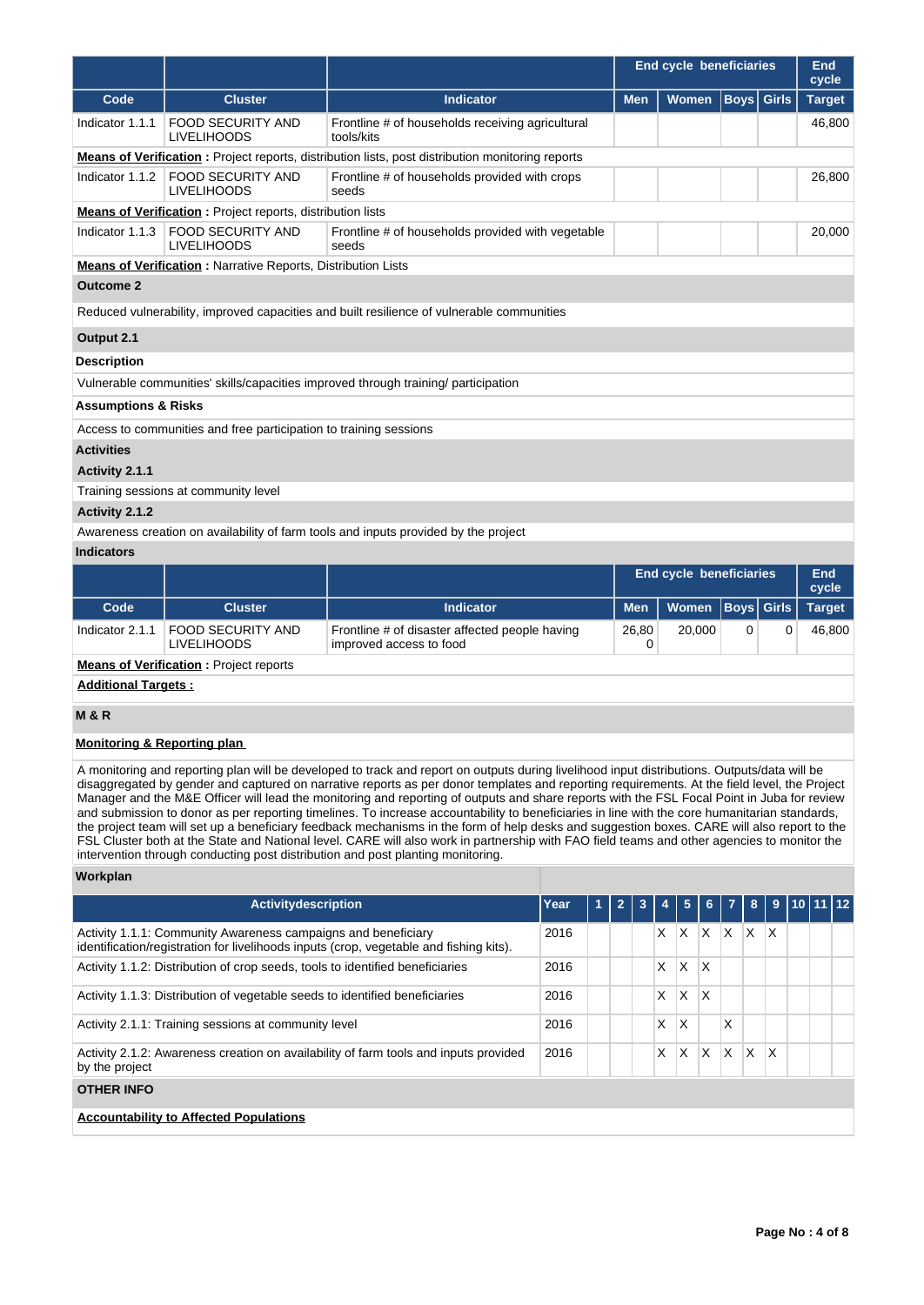In line with the core humanitarian standards, CARE will incorporate its accountability framework through the establishment of beneficiary feedback mechanisms (helpdesks during distributions and suggestion boxes for use beneficiaries) to enable feedback during and/or after distributions. As part of the feedback mechanisms, complaints lodged by the community or beneficiaries are discussed and resolved at the community level, field office level or at Juba level depending on the complexity of the complaint. As a way of ensuring accountability to beneficiaries, CARE will seek participation of the targeted communities throughout the project cycle. They will be involved in developing criteria for beneficiary selection, assist in selecting beneficiaries and endorse the beneficiary list on the basis of the vulnerability criteria agreed upon. The inclusion of women in distribution committees will be a priority, as a means to promote their participation.

## **Implementation Plan**

This project's implementation will leverage on the ongoing health and nutrition projects in Pariang. The project will also utilize structures and systems used during the implementation of FAO livelihoods inputs in the area in 2015. CARE will also network and collaborate with other stakeholders, such as the government and the food security cluster, to ensure there is no duplication of effort in the area. CARE understands that conflict and displacement affect men, women, girls and boys differently. As such, CARE will streamline gender considerations into the intervention and ensure that the voices and concerns of women are heard. Periodic project reviews will be conducted during project implementation. This will draw lessons learned from the intervention to inform programming. CARE will also document best practices for scaling up in similar interventions.

## **Coordination with other Organizations in project area**

| Name of the organization                                              | Areas/activities of collaboration and rationale                                                                                                                                                                                                                 |
|-----------------------------------------------------------------------|-----------------------------------------------------------------------------------------------------------------------------------------------------------------------------------------------------------------------------------------------------------------|
| <b>FSL Cluster and Sub-cluster/ FAO/WFP Food Security Assessments</b> | CARE will coordinate with the FSL sub-cluster at the State level and<br>the FSL Cluster at the National level on food security matters,<br>participate in assessments such as the FAO/WFP food security<br>assessments to further establish actual gaps in FSL. |
| Forder and the Modern Affilm Bacters                                  |                                                                                                                                                                                                                                                                 |

## **Environment Marker Of The Project**

## **Gender Marker Of The Project**

2a-The project is designed to contribute significantly to gender equality

#### **Justify Chosen Gender Marker Code**

The proposed project will significantly contribute to gender equality by incorporating men, women and children in all activities. CARE plans the following on gender consideration:

- During recruitment CARE will give equal opportunities to male and female
- During focus group discussions women will be encouraged to participate
- CARE has a gender action plan to ensure the recommendations provided in the blue print are taken into consideration
- CARE has a code of conduct that protects both staff and beneficiaries male and female
- Project data will be disaggregated by age and gender and each activity will ensure gender participation.

## **Protection Mainstreaming**

## **Country Specific Information**

## **Safety and Security**

Implementation of activities will be undertaken in transparency and in collaboration with the government Ministry of Animal Resources and Fisheries and the Ministry of Agriculture, Forestry, Cooperatives and Rural Development, with the participation of the County RRC, County Commissioner's Office. CARE will follow security protocols in the area to ensure that the safety of beneficiaries and staff is guaranteed and that project supplies and organizational assets are protected.

## **Access**

In terms of security, much of Pariang has been accessible even at the height of conflict, and has thus become a haven for IDPs, with the exception of a few areas still facing some insecurity. It is hoped that the County will continue to be accessible during the project implementation period. In terms of road accessibility, it is also hoped that supplies through the FAO common pipeline will be availed before the rainy season, as some roads become impassable (and areas unreachaeable) once it rains.

## **BUDGET**

| Code | <b>Budget Line Description</b>                                                                                                                                                                                                                                                                                                                                                                                                                                         |   | D / S   Quantity   Unit | cost          | Duration<br><b>Recurran charged</b><br>ce | $\frac{1}{6}$<br>to CHF | <b>Total Cost</b> |
|------|------------------------------------------------------------------------------------------------------------------------------------------------------------------------------------------------------------------------------------------------------------------------------------------------------------------------------------------------------------------------------------------------------------------------------------------------------------------------|---|-------------------------|---------------|-------------------------------------------|-------------------------|-------------------|
|      | <b>Staff and Other Personnel Costs</b>                                                                                                                                                                                                                                                                                                                                                                                                                                 |   |                         |               |                                           |                         |                   |
| 1.1  | <b>Country Director</b>                                                                                                                                                                                                                                                                                                                                                                                                                                                | S |                         | 16,90<br>0.00 | 6                                         | 8%                      | 8.112.00          |
|      | Country director (CD) salary and benefits will be charged under this project. It represents 8% of his Salary and Benefit. The CD<br>leads the overall direction of the CO, and is responsible for assuring the quality and timely execution of this project. Per CARE's<br>HR policy, the costs includes salary + 30% benefits (medical, social security, life insurance, retirement) + allowances (COLA,<br>housing and Hard ship). This is an international position |   |                         |               |                                           |                         |                   |
| 1.2  | Finance director                                                                                                                                                                                                                                                                                                                                                                                                                                                       | S |                         | 11,86<br>0.00 | 6                                         | 8%                      | 5.692.80          |
|      | The Finance Director's costs include Base salary plus 30% benefits(medical, social security, life insurance, retirement) +<br>allowances (COLA, housing and Hardship). The Finance Director will ensure compliance and effective grant resources utilization<br>and financial reporting to donor during project implementation. Approx. 8% of his time will be devoted to this project. This is an<br>international position.                                          |   |                         |               |                                           |                         |                   |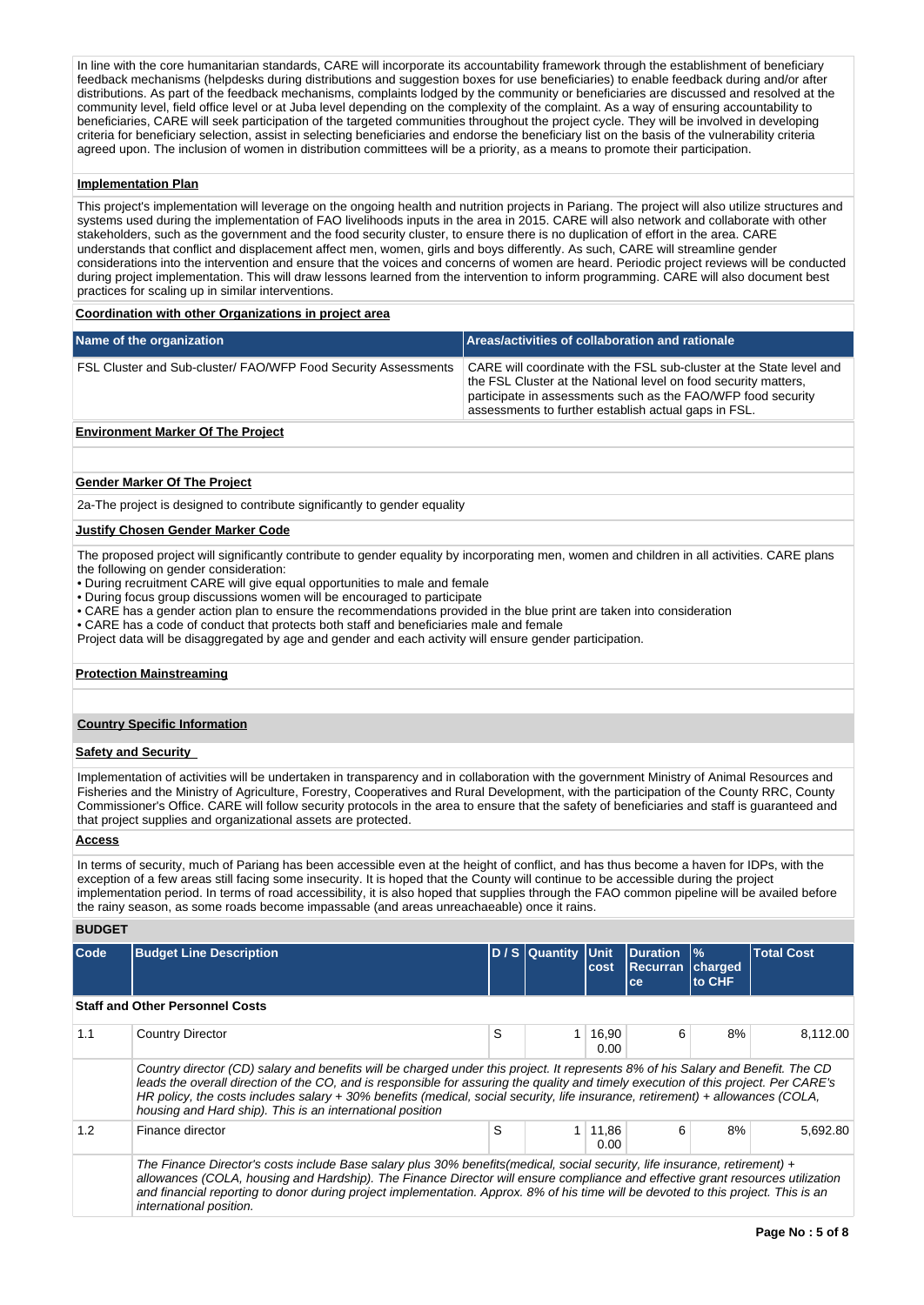| 1.3  | Grants Manager - Finance                                                                                                                                                                                                                                                                                                                                                                                                                                                                                                   | S |                | 1 9,700<br>.00         | 6        | 10%  | 5,820.00   |  |  |  |  |
|------|----------------------------------------------------------------------------------------------------------------------------------------------------------------------------------------------------------------------------------------------------------------------------------------------------------------------------------------------------------------------------------------------------------------------------------------------------------------------------------------------------------------------------|---|----------------|------------------------|----------|------|------------|--|--|--|--|
|      | Grants Manager will manage the grant and contract related activities including financial reporting, cash requests and liquidation<br>for CHF. His base salary, +30% benefits(medical, social security, life insurance, retirement) + allowances (COLA, housing and<br>Hard ship) will be charged under this budget. Approx. 10% of his time will be devoted to this project. This is currently an<br>international position.                                                                                               |   |                |                        |          |      |            |  |  |  |  |
| 1.4  | Human Resource Manager                                                                                                                                                                                                                                                                                                                                                                                                                                                                                                     | S | 1 <sup>1</sup> | 4,144<br>.00           | 6        | 7%   | 1,740.48   |  |  |  |  |
|      | Project staff recruitment, personnel management, payroll, staff development and other Human resource related activities are<br>directed by HR manager based at Juba. Approx. 7% of his time will be devoted to this project. This is a national staff position.<br>The budget includes base salary+ 45% benefits (PIT, NSIF, medical & life insurance, etc.)                                                                                                                                                               |   |                |                        |          |      |            |  |  |  |  |
| 1.5  | Food Security and Livelihood Advisor                                                                                                                                                                                                                                                                                                                                                                                                                                                                                       | D |                | $1 \mid 5,417$<br>.00  | 6        | 10%  | 3,250.20   |  |  |  |  |
|      | FSL Adviser will offer technical support to project implementation, accountability and reporting, and will based in Juba. He will<br>travel frequently to the field. His salary, benefits are charged to this project as support cost at rate of 10%. The costs include<br>salary + 30% benefits (medical, social security, life insurance, retirement) + allowances (COLA, housing and Hardship). This is<br>currently an international position.                                                                         |   |                |                        |          |      |            |  |  |  |  |
| 1.6  | Food Security and Livelihood Project Manager                                                                                                                                                                                                                                                                                                                                                                                                                                                                               | D |                | $1 \mid 3,625$<br>.00  | 6        | 100% | 21,750.00  |  |  |  |  |
|      | The Food Security and Livelihood project Manager will lead, coordinate and oversee activity implementation for this project<br>offering technical and managerial direction for implementation. His/her level of effort will be 100% on the project. This is a<br>national staff position based in Pariang. The budget includes base salary+ 45% benefits (PIT, NSIF, medical & life insurance, etc.)                                                                                                                       |   |                |                        |          |      |            |  |  |  |  |
| 1.7  | Food Security and Livelihood Distribution assistants                                                                                                                                                                                                                                                                                                                                                                                                                                                                       | D |                | 8 1,034<br>.00         | 6        | 100% | 49,632.00  |  |  |  |  |
|      | The Food Security and Livelihood Distribution Officers (6) will be responsible for community awareness, beneficiary identification,<br>registration, input distributions, post distribution monitoring and reporting. The budget includes base salary+ 45% benefits (PIT,<br>NSIF, medical & life insurance, etc.) This is a national staff position, based in Pariang                                                                                                                                                     |   |                |                        |          |      |            |  |  |  |  |
| 1.8  | <b>Field Finance Officer</b>                                                                                                                                                                                                                                                                                                                                                                                                                                                                                               | S | 1              | 2,300<br>.00           | 6        | 25%  | 3,450.00   |  |  |  |  |
|      | The Field Finance Officer will liaise and coordinate with the Country Office and field office in ensuring financial resources are<br>availed and disbursed on time to field for project implementation. S/he will also oversee the monthly reconciliation of advances<br>and oversight of field base costs. This position will devote 25% of their time to this project. The budget includes base salary+<br>45% benefits (PIT, NSIF, medical & life insurance, etc.). This is a national staff position, based in Pariang |   |                |                        |          |      |            |  |  |  |  |
| 1.9  | Logistics Officer                                                                                                                                                                                                                                                                                                                                                                                                                                                                                                          | D |                | $1 \quad 2,258$<br>.00 | 6        | 100% | 13,548.00  |  |  |  |  |
|      | The Logistic Officer will be responsible for offering logistical support at both country and field level and ensuring project supplies<br>are transported from source to beneficiaries. The budget includes base salary+ 45% benefits (PIT, NSIF, medical & life<br>insurance, etc.). This is a national staff position, based in Pariang                                                                                                                                                                                  |   |                |                        |          |      |            |  |  |  |  |
| 1.10 | <b>Field Support Staff</b>                                                                                                                                                                                                                                                                                                                                                                                                                                                                                                 | S | 1              | 40,00<br>0.00          | 6        | 15%  | 36,000.00  |  |  |  |  |
|      | The Field Support Staff will support project implementation through out the project cycle. This consists of the Area Manager,<br>administrative assistant, cleaners, guards and drivers. They will devote up to 15% of their time on this project.                                                                                                                                                                                                                                                                         |   |                |                        |          |      |            |  |  |  |  |
| 1.11 | Juba Support Staff                                                                                                                                                                                                                                                                                                                                                                                                                                                                                                         | S |                | 1 59,21 <br>0.00       | $6 \mid$ | 10%  | 35,526.00  |  |  |  |  |
|      | The Juba Support Staff will support the field team in the following areas: procurement, logistics support such as managing project<br>supplies delivery to the field, for distribution to beneficiaries by field teams, administrative support (visas, flights, accommodation,<br>etc.) financial operational support and day-to day HR support.                                                                                                                                                                           |   |                |                        |          |      |            |  |  |  |  |
| 1.12 | Distribution casual staff                                                                                                                                                                                                                                                                                                                                                                                                                                                                                                  | D |                | 30 15.00               | 16       | 100% | 7,200.00   |  |  |  |  |
|      | During the 16 distribution cycles, casual local staff will be hired to help with documentation and distribution of materials.                                                                                                                                                                                                                                                                                                                                                                                              |   |                |                        |          |      |            |  |  |  |  |
|      | <b>Section Total</b>                                                                                                                                                                                                                                                                                                                                                                                                                                                                                                       |   |                |                        |          |      | 191,721.48 |  |  |  |  |
|      | Supplies, Commodities, Materials                                                                                                                                                                                                                                                                                                                                                                                                                                                                                           |   |                |                        |          |      |            |  |  |  |  |
| 2.1  | Transportation of kits from from Ajoungthok airstrip to CARE<br>warehouse at YIDA                                                                                                                                                                                                                                                                                                                                                                                                                                          | D | 4              | 4,500<br>.00           | 1        | 100% | 18,000.00  |  |  |  |  |
|      | The costing has been estimated based on previous similar interventions with FAO livelihoods inputs and also considering the<br>inflationary rate of delivering inputs to beneficaries. The budget is projected for four different flights using trucks to transport kits<br>to warehouse in Yida from airstrip at Ajoung Thok                                                                                                                                                                                              |   |                |                        |          |      |            |  |  |  |  |
| 2.2  | Warehousing renting                                                                                                                                                                                                                                                                                                                                                                                                                                                                                                        | D |                | $1 \mid 2,500$<br>.00  | 4        | 100% | 10,000.00  |  |  |  |  |
|      | The estimation of costing is based on market rates in the area of operation in Unity State for warehousing including security. It is<br>expected that a total of four months will be needed for warehouse rental.                                                                                                                                                                                                                                                                                                          |   |                |                        |          |      |            |  |  |  |  |
| 2.3  | Transportation of kits from Warehouse to final destination in all   D<br>payams for Pariang county                                                                                                                                                                                                                                                                                                                                                                                                                         |   |                | 16 800.0<br>0          | 1        | 100% | 12,800.00  |  |  |  |  |
|      | There will be 8 distribution points covering the 8 payams in Pariang County. At each distribution point, two distributions cycles will<br>be carried out during the project period. Hiring of cars to facilitate delivery of inputs to distribution centers will cost \$800 at current<br>market rate in Pariang                                                                                                                                                                                                           |   |                |                        |          |      |            |  |  |  |  |
| 2.4  | Labor for loading and off loading                                                                                                                                                                                                                                                                                                                                                                                                                                                                                          | D |                | 16 500.0<br>0          | 1        | 100% | 8,000.00   |  |  |  |  |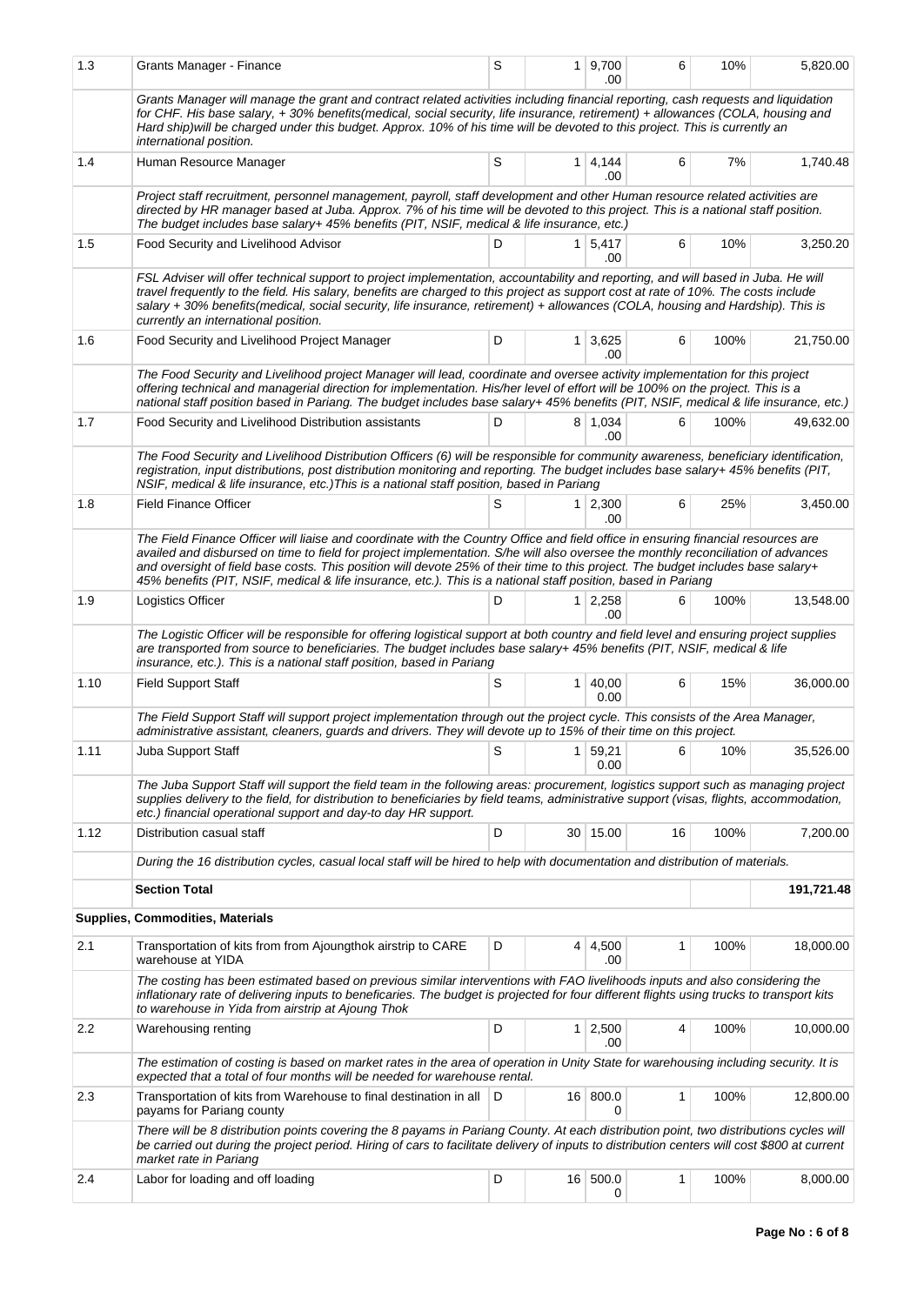|                  | Loaders and ofloaders pay during distribution from the Warehouse                                                                                                                                                                                                                                                                                          |   |                 |                       |              |      |           |
|------------------|-----------------------------------------------------------------------------------------------------------------------------------------------------------------------------------------------------------------------------------------------------------------------------------------------------------------------------------------------------------|---|-----------------|-----------------------|--------------|------|-----------|
| 2.5              | Training for 8 officers and distribution casual staff                                                                                                                                                                                                                                                                                                     | D |                 | 10 545.9<br>4         | 1            | 100% | 5,459.40  |
|                  | Training will be done for the food security staff and casual staff. A total of 10 training will be done. 8 for the distribution staff (one<br>per site) and 1 for the food security assistants and 1 for the community leaders. lumpsum money for the training is proposed at<br>\$1945/training. This costs includes transport + meals for participants. |   |                 |                       |              |      |           |
| 2.6              | Publicity T shirts, and caps                                                                                                                                                                                                                                                                                                                              | D |                 | 300 20.00             | 1            | 100% | 6,000.00  |
|                  | 300 t shirts and 300 caps will be bought to be used by distributors and assistants.                                                                                                                                                                                                                                                                       |   |                 |                       |              |      |           |
| 2.7              | Gumboots                                                                                                                                                                                                                                                                                                                                                  | D | 300             | 8.00                  | 1            | 100% | 2,400.00  |
|                  | 300 gumboots will be procured for the assistnats and casual distributors to use during rainy season                                                                                                                                                                                                                                                       |   |                 |                       |              |      |           |
|                  | <b>Section Total</b>                                                                                                                                                                                                                                                                                                                                      |   |                 |                       |              |      | 62,659.40 |
| <b>Equipment</b> |                                                                                                                                                                                                                                                                                                                                                           |   |                 |                       |              |      |           |
| 3.1              | 2 Laptop computers                                                                                                                                                                                                                                                                                                                                        | D |                 | $2 \mid 1,500$<br>.00 | 1            | 100% | 3,000.00  |
|                  | Two laptops will be procured for program staff to facilitate reporting and communication                                                                                                                                                                                                                                                                  |   |                 |                       |              |      |           |
| 3.2              | Warehousing materials                                                                                                                                                                                                                                                                                                                                     | D | 1 <sup>1</sup>  | 5,500<br>.00          | 1            | 100% | 5,500.00  |
|                  | Padlocks, Fire extinguishers, Aprons, Ladder, Pallets, dust bins etc will be procured for this project                                                                                                                                                                                                                                                    |   |                 |                       |              |      |           |
| 3.3              | project cameras                                                                                                                                                                                                                                                                                                                                           | D |                 | $2 \mid 350.0$<br>0   | $\mathbf{1}$ | 100% | 700.00    |
|                  | 2 Digital cameras will be bought to help document the distribution and training done within the community as well as monitoring<br>the progress of activities                                                                                                                                                                                             |   |                 |                       |              |      |           |
|                  | <b>Section Total</b>                                                                                                                                                                                                                                                                                                                                      |   |                 |                       |              |      | 9,200.00  |
| <b>Travel</b>    |                                                                                                                                                                                                                                                                                                                                                           |   |                 |                       |              |      |           |
| 5.1              | Field Visit by Area Manager and Program Quality Team                                                                                                                                                                                                                                                                                                      | D | 5 <sup>1</sup>  | 400.0<br>$\Omega$     | 6            | 100% | 12,000.00 |
|                  | The Area Manager together with the Program Quality Team will periodically conduct field visits for quality assurance purposes<br>and to offer support for implementation of activities                                                                                                                                                                    |   |                 |                       |              |      |           |
| 5.2              | Per diem for project field staff and support team                                                                                                                                                                                                                                                                                                         | D |                 | 90   20.00            | 6            | 100% | 10,800.00 |
|                  | Project staff and support staff will conduct field visits in support inputs delivery and distributions. Perdiem is USD20/day                                                                                                                                                                                                                              |   |                 |                       |              |      |           |
| 5.3              | Flights for support staff between Unity State and Juba for the<br>program manager                                                                                                                                                                                                                                                                         | D | 10 <sup>1</sup> | 400.0<br>0            | 6            | 17%  | 4,080.00  |
|                  | Support and Programme Quality will travel to the field to support the project. This will include the FSL advisor, the CD, and Juba<br>support staff.                                                                                                                                                                                                      |   |                 |                       |              |      |           |
| 5.4              | Per diem for Juba based staff during field visit                                                                                                                                                                                                                                                                                                          | D |                 | 5 150.0<br>0          | 6            | 100% | 4,500.00  |
|                  | Perdiem in field is \$20/day. Average stay is expected to be 4-6 days.                                                                                                                                                                                                                                                                                    |   |                 |                       |              |      |           |
|                  | <b>Section Total</b>                                                                                                                                                                                                                                                                                                                                      |   |                 |                       |              |      | 31,380.00 |
|                  | <b>General Operating and Other Direct Costs</b>                                                                                                                                                                                                                                                                                                           |   |                 |                       |              |      |           |
| 7.1              | Vehicle running costs and fuels (for Post-distribution and<br>monitoring)                                                                                                                                                                                                                                                                                 | D |                 | $16$ 1,180<br>.00     | 1            | 35%  | 6,608.00  |
|                  | Vehicle fuel cost and maintenance per month is estimated at \$1200 for post distribution monitoring, there will be 16 post<br>distribution monitoring. Fuel will be charged to this project                                                                                                                                                               |   |                 |                       |              |      |           |
| 7.2              | Field communication (airtime, VSAT, thuraya units)                                                                                                                                                                                                                                                                                                        | D |                 | 3 700.0<br>0          | 6            | 50%  | 6,300.00  |
|                  | Internet connection for two field base and juba per month is estimated at 700\$ per location. this project will contribute 40% per<br>months of the cost                                                                                                                                                                                                  |   |                 |                       |              |      |           |
| 7.3              | Generator fuel and maintenance                                                                                                                                                                                                                                                                                                                            | D |                 | 2   8,560<br>.00      | 6            | 30%  | 30,816.00 |
|                  | Generator fuel cost and maintenance is estimated at 8560\$ for two field bases and Juba. this project will contribute 30% on<br>monthly basis                                                                                                                                                                                                             |   |                 |                       |              |      |           |
| 7.4              | Stationery                                                                                                                                                                                                                                                                                                                                                | D |                 | $1 \mid 1,800$<br>.00 | 6            | 100% | 10,800.00 |
|                  | A lump sum stationery per 2 filed offices and juba at 200 per months will be charged to this project                                                                                                                                                                                                                                                      |   |                 |                       |              |      |           |
| 7.5              | Accommodation for the field manager                                                                                                                                                                                                                                                                                                                       | D |                 | $1 \mid 2,700$<br>.00 | 1            | 100% | 2,700.00  |